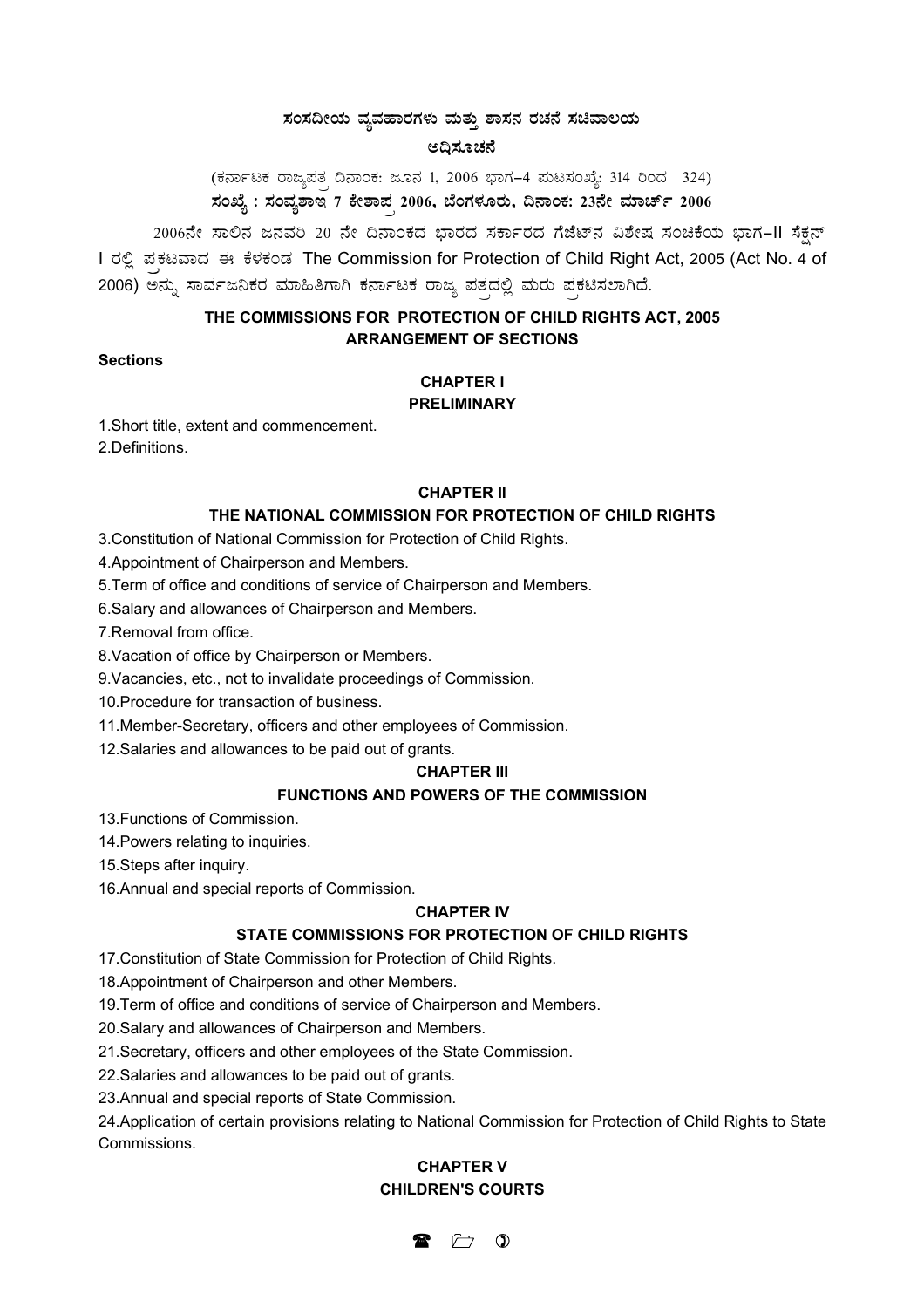25.Children's Courts.

26.Special Public Prosecutor.

### **CHAPTER VI**

### **FINANCE, ACCOUNTS AND AUDIT**

27.Grants by Central Government.

28.Grants by State Governments.

29.Accounts and audit of Commission.

30.Accounts and audit of State Commission.

# **CHAPTER VII**

## **MISCELLANEOUS**

31.Protection of action taken in good faith.

32.Chairperson, Memebrs and other officers to be public servant.

33.Directions by Central Government.

34.Returns or information.

35.Power to Central Government to make rules.

36.Power of State Government to make rules.

37.Power to remove difficulties.

# **THE COMMISSIONS FOR PROTECTION OF CHILD RIGHTS ACT, 2005 (AS PASSED BY THE HOUSES OF PARLIAMENT)**

#### **An**

#### **Act**

to provide for the constitution of a National Commission and State Commissions for Protection of Child Rights and Children's Courts for providing speedy trial of offences against children or of violation of child rights and for matters connected therewith or incidental thereto.

WHEREAS India participated in the United Nations (UN) General Assembly Summit in 1990, which adopted a Declaration on Survival, Protection and Development of Children;

AND WHEREAS India has also acceded to the Convention on the Rights of the Child (CRC) on the 11th December, 1992;

AND WHEREAS CRC is an international treaty that makes it incumbent upon the signatory States to take all necessary steps to protect children's rights enumerated in the Convention;

AND WHEREAS in order to ensure protection of rights of children one of the recent initiatives that the Government have taken for Children is the adoption of National Charter for Children, 2003;

AND WHEREAS the UN General Assembly Special Session on Children held in

May, 2002 adopted an Outcome Document titled "A World Fit for Children" containing the goals, objectives, strategies and activities to be undertaken by the member countries for the current decade;

AND WHEREAS it is expedient to enact a law relating to children to give effect to the policies adopted by the Government in this regard, standards prescribed in the CRC, and all other relevant international instruments;

BE it enacted by Parliament in the Fifty-sixth Year of the Republic of India as follows:-

### **CHAPTER I**

#### **PRELIMINARY**

**1. Short title, extent and commencement**.-(1) This Act may be called the Commissions for Protection of Child Rights Act, 2005.

(2) It extends to the whole of India except the State of Jammu and Kashmir.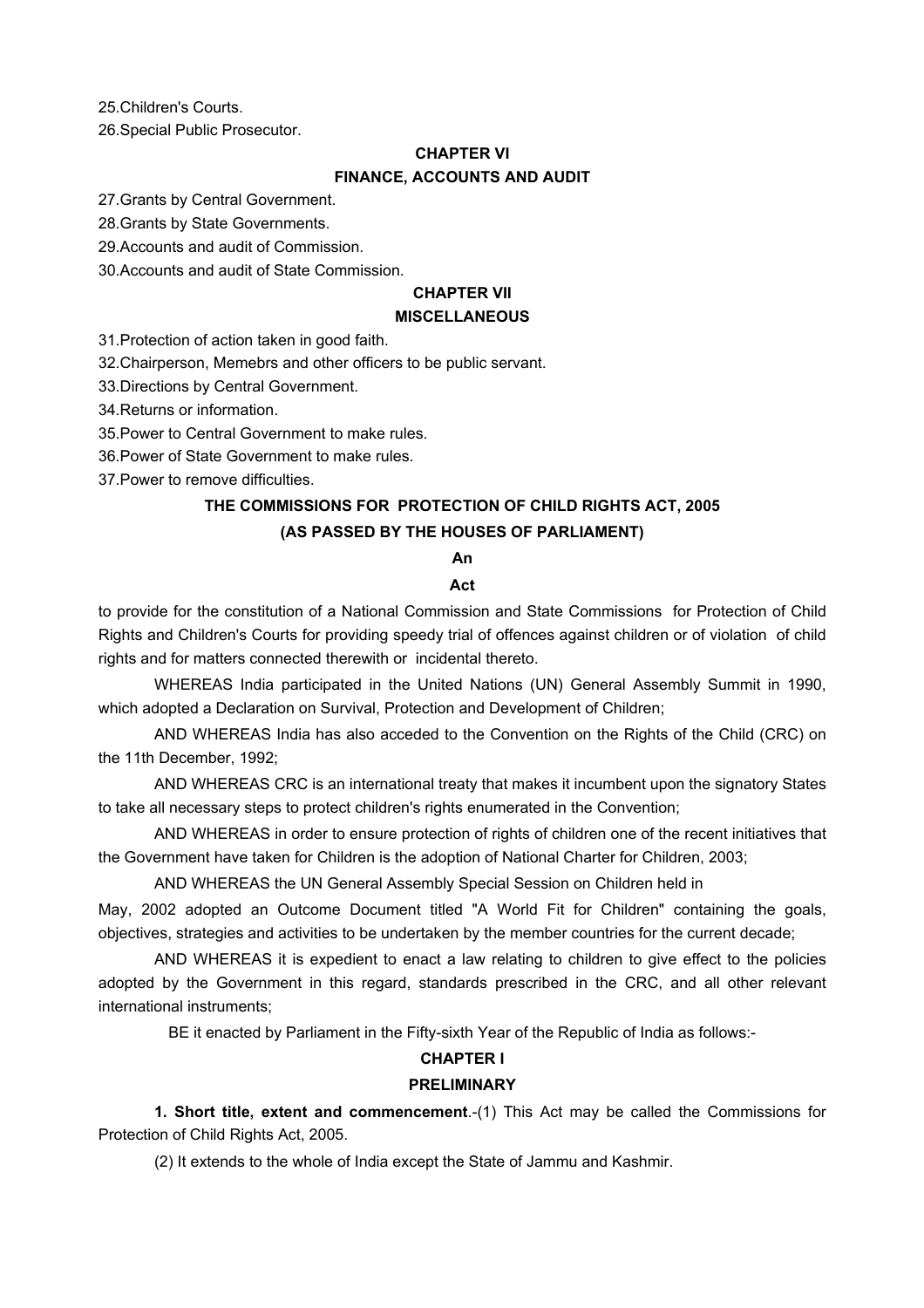## «⌦NÈ F↑<sub>"</sub>RЖQT↑ Q¤∑O¤"↑Ø∧C⊕ ♪↑↑#Q↑#©®Q↑® O¤."☆ C⊕ !  $\square \square$  2

(3) It shall come into force on such date as the Central Government may, by notification in the Official Gazette, appoint.

**2. Definitions**.-In this Act, unless the context otherwise requires,-

(a) "Chairperson" means the Chairperson of the Commission or of the State Commission, as the case may be;

(b) "child rights" includes the children's rights adopted in the United Nations convention on the Rights of the Child on the 20th November, 1989 and ratified by the Government of India on the 11th December, 1992;

(c) "Commission" means the National Commission for Protection of Child Rights constituted under section 3;

(d) "Member" means a Member of the Commission or of the State Commission, as the case may be, and includes the Chairperson;

(e) "notification" means a notification published in the Official Gazette;

(f) "prescribed" means prescribed by rules made under this Act;

(g) "State Commission" means a State Commission for Protection of Child Rights constituted under section 17.

## **CHAPTER II**

#### **THE NATIONAL COMMISSION FOR PROTECTION OF CHILD RIGHTS**

**3. Constitution of National Commission for Protection of Child Rights**.-(1) The Central Government shall, by notification, constitute a body to be known as the National Commission for Protection of Child Rights to exercise the powers conferred on, and to perform the functions assigned to it, under this Act.

(2) The Commission shall consist of the following Members, namely :-

(a) a Chairperson who is a person of eminence and has done outstanding work for promoting the welfare of children; and

(b) six Members, out of which at least two shall be women, from the following fields, to be appointed by the Central Government from amongst persons of eminence, ability, integrity, standing and experience in, -

(i) education;

(ii) child health, care, welfare or child development;

(iii) juvenile justice or care of neglected or marginalized children or children with disabilities;

(iv) elimination of child labour or children in distress;

(v) child psychology or sociology; and

(vi) laws relating to children.

(3) The office of the Commission shall be at Delhi.

**4. Appointment of Chairperson and Members**.-The Central Government shall, by notification, appoint the Chairperson and other Members:

Provided that the Chairperson shall be appointed on the recommendation of a three member Selection Committee constituted by the Central Government under the Chairmanship of the Minister incharge of the Ministry of Human Resource Development.

**5. Term of office and conditions of service of Chairperson and Members**.-(1) The Chairperson and every Member shall hold office as such for a term of three years from the date on which he assumes office:

Provided that no Chairperson or a Member shall hold the office for more than two terms: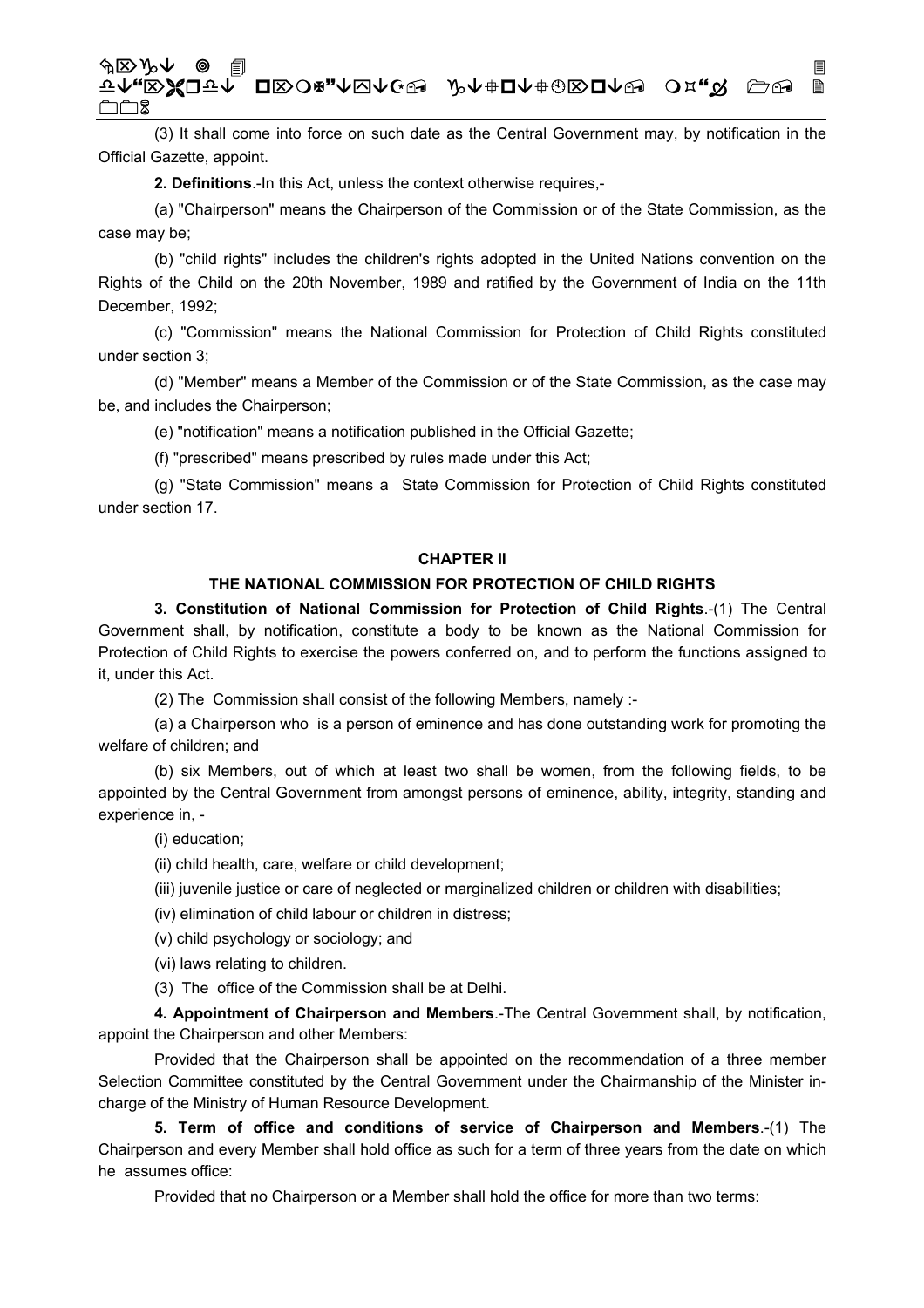Provided further that no Chairperson or any other Member shall hold office as such after he has attained-

(a) in the case of the Chairperson, the age of sixty-five years; and

(b) in the case of a Member, the age of sixty years.

(2) The Chairperson or a Member may, by writing under his hand addressed to the Central Government, resign his office at any time.

**6. Salary and allowances of Chairperson and Members**.-The salary and allowances payable to, and other terms and conditions of service of, the Chairperson and Members, shall be such as may be prescribed by the Central Government:

Provided that neither the salary and allowances nor the other terms and conditions of service of the Chairperson or a Member, as the case may be, shall be varied to his disadvantage after his appointment.

**7. Removal from office**.-(1) Subject to the provisions of sub-section (2), the Chairperson may be removed from his office by an order of the Central Government on the ground of proved misbehaviour or incapacity.

(2) Notwithstanding anything contained in sub-section (1), the Central Government may by order remove from office the Chairperson or any other Member, if the Chairperson or, as the case may be, such other Member, -

(a) is adjudged an insolvent; or

(b) engages during his term of office in any paid employment outside the duties of his office; or

(c) refuses to act or becomes incapable of acting; or

(d) is of unsound mind and stands so declared by a competent court; or

(e) has so abused his office as to render his continuance in office detrimental to the public interest; or

(f) is convicted and sentenced to imprisonment for an offence which in the opinion of the Central Government involves moral turpitude; or

(g) is, without obtaining leave of absence from the Commission, absent from three consecutive meetings of the Commission.

(3) No person shall be removed under this section until that person has been given an opportunity of being heard in the matter.

**8. Vacation of office by Chairperson or Members**.-(1) If the Chairperson or, as the case may be, a Member, -

(a) becomes subject to any of the disqualifications mentioned in section 7; or

(b) tenders his resignation under sub-section (2) of section 5,

his seat shall thereupon become vacant.

(2) If a casual vacancy occurs in the office of the Chairperson or a Member, whether by reason of his death, resignation or otherwise, such vacancy shall be filled within a period of ninety days by making afresh appointment in accordance with the provisions of section 4 and the person so appointed shall hold office for the remainder of the term of office for which the Chairperson, or a Member, as the case may be, in whose place he is so appointed would have held that office.

**9. Vacancies, etc., not to invalidate proceedings of Commission**.-No act or proceeding of the Commission shall be invalid merely by reason of-

(a) any vacancy in, or any defect in the constitution of, the Commission; or

(b) any defect in the appointment of a person as the Chairperson or a Member; or

(c) any irregularity in the procedure of the Commission not affecting the merits of the case.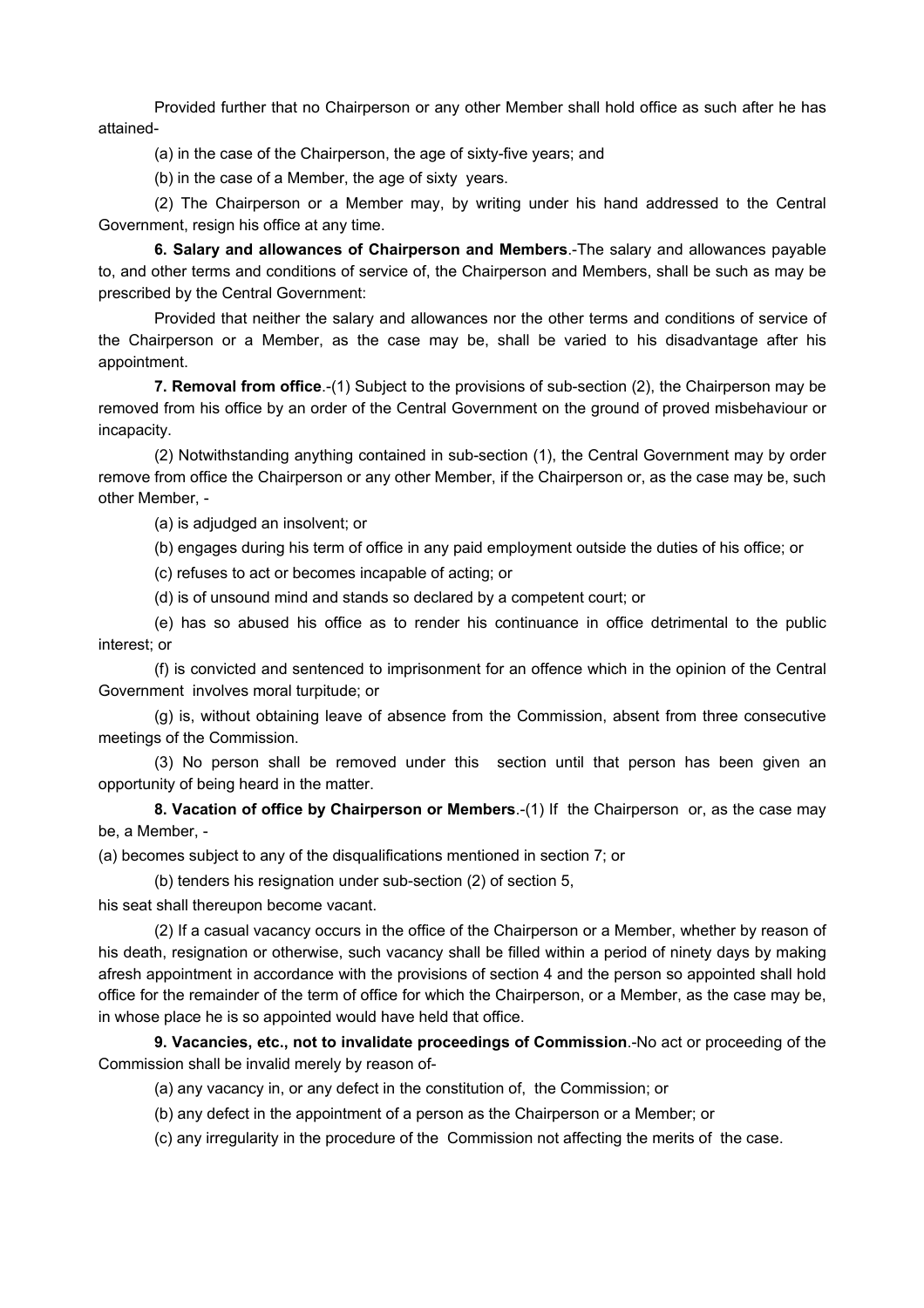## «⌦NÈ F↑<sub>"</sub>RЖQT↑ Q¤∑O¤"↑Ø∧C⊕ ♪↑↑#Q↑#©®Q↑® O¤."☆ C⊕ !  $\square \square$  2

**10. Procedure for transaction of business**.-(1) The Commission shall meet regularly at its office at such time as the Chairperson thinks fit, but three months shall not intervene between its last and the next meeting.

(2) All decisions at a meeting shall be taken by majority:

Provided that in the case of equality of votes, the Chairperson, or in his absence the person presiding, shall have and exercise a second or casting vote.

(3) If for any reason, the Chairperson, is unable to attend the meeting of the Commission, any Member chosen by the Members present from amongst themselves at the meeting, shall preside.

(4) The Commission shall observe such rules of procedure in the transaction of its business at a meeting, including the quorum at such meeting, as may be prescribed by the Central Government.

(5) All orders and decisions of the Commission shall be authenticated by the Member- Secretary or any other officer of the Commission duly authorised by Member-Secretary in this behalf.

**11. Member-Secretary, officers and other employees of Commission**.-(1) The Central Government shall, by notification, appoint an officer not below the rank of the Joint Secretary or the Additional Secretary to the Government of India as a Member-Secretary of the Commission and shall make available to the Commission such other officers and employees as may be necessary for the efficient performance of its functions.

(2) The Member-Secretary shall be responsible for the proper administration of the affairs of the Commission and its day-to-day management and shall exercise and discharge such other powers and perform such other duties as may be prescribed by the Central Government.

(3) The salary and allowances payable to, and the other terms and conditions of service of the Member-Secretary, other officers and employees, appointed for the purpose of the Commission shall be such as may be prescribed by the Central Government.

**12. Salaries and allowances to be paid out of grants**.-The salaries and allowances payable to the Chairperson and Members and the administrative expenses, including salaries, allowances and pensions payable to the Member-Secretary, other officers and employees referred to in section 11, shall be paid out of the grants referred to in sub-section (1) of section 27.

#### **CHAPTER III**

### **FUNCTIONS AND POWERS OF THE COMMISSION**

13. Functions of Commission.-(1) The Commission shall perform all or any of the following functions, namely:-

(a) examine and review the safeguards provided by or under any law for the time being in force for the protection of child rights and recommend measures for their effective implementation;

(b) present to the Central Government, annually and at such other intervals, as the Commission may deem fit, reports upon the working of those safeguards;

(c) inquire into violation of child rights and recommend initiation of proceedings in such cases;

(d) examine all factors that inhibit the enjoyment of rights of children affected by terrorism, communal violence, riots, natural disaster, domestic violence, HIV/AIDS, trafficking, maltreatment, torture and exploitation, pornography and prostitution and recommend appropriate remedial measures;

(e) look into the matters relating to children in need of special care and protection including children in distress, marginalized and disadvantaged children, children in conflict with law, juveniles, children without family and children of prisoners and recommend appropriate remedial measures;

(f) study treaties and other international instruments and undertake periodical review of existing policies, programmes and other activities on child rights and make recommendations for their effective implementation in the best interest of children;

(g) undertake and promote research in the field of child rights;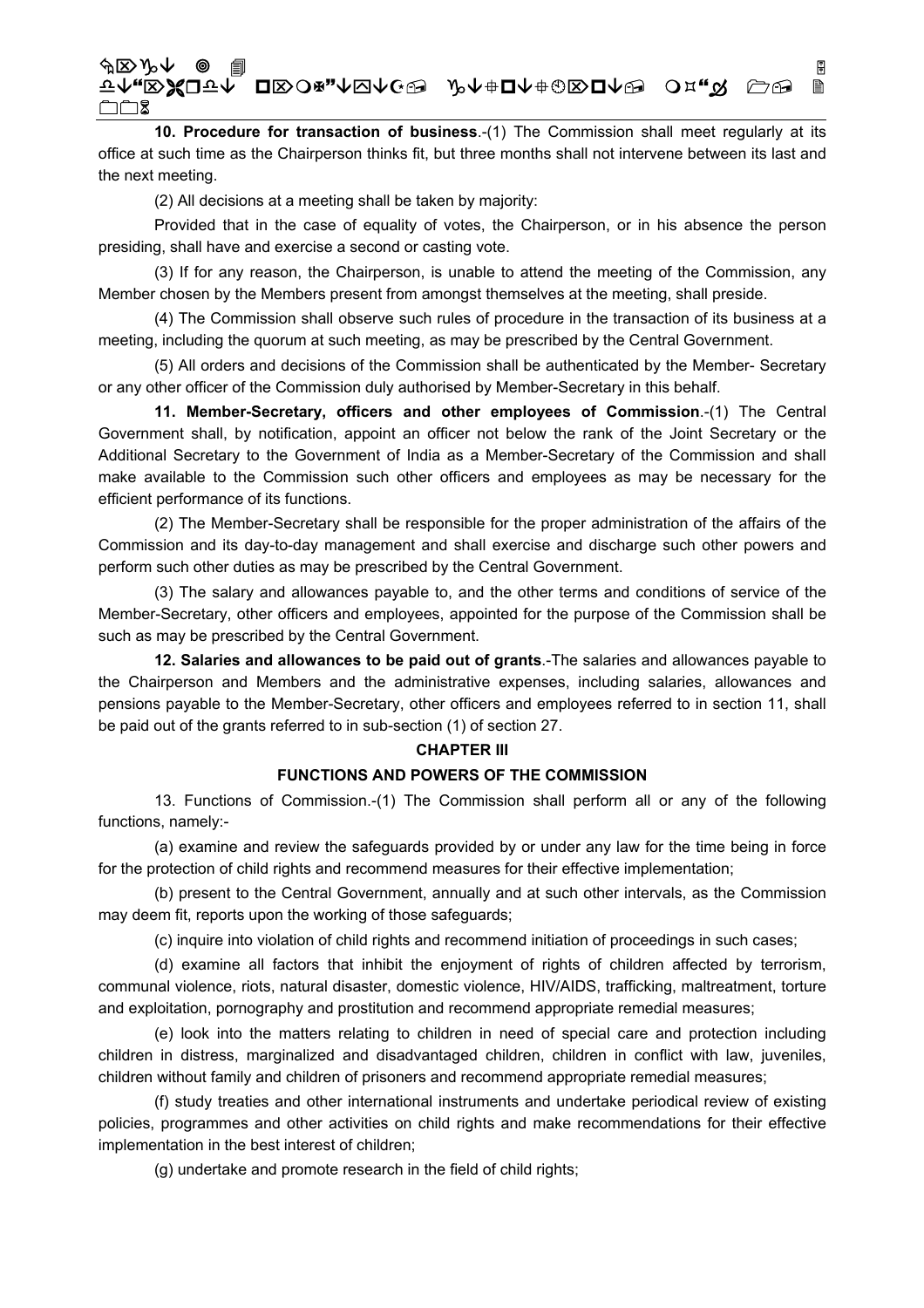(h) spread child rights literacy among various sections of the society and promote awareness of the safeguards available for protection of these rights through publications, the media, seminars and other available means;

(i) inspect or cause to be inspected any juvenile custodial home, or any other place of residence or institution meant for children, under the control of the Central Government or any State Government or any other authority, including any institution run by a social organisation; where children are detained or lodged for the purpose of treatment, reformation or protection and take up with these authorities for remedial action, if found necessary;

(j) inquire into complaints and take suo motu notice of matters relating to,-

(i) deprivation and violation of child rights;

(ii) non-implementation of laws providing for protection and development of children;

(iii) non-compliance of policy decisions, guidelines or instructions aimed at mitigating hardships to and ensuring welfare of the children and to provide relief to such children,

or take up the issues arising out of such matters with appropriate authorities; and

(k) such other functions as it may consider necessary for the promotion of child rights and any other matter incidental to the above functions.

(2) The Commission shall not inquire into any matter which is pending before a State Commission or any other Commission duly constituted under any law for the time being in force.

**14. Powers relating to inquiries**.-(1) The Commission shall, while inquiring into any matter referred to in clause (j) of sub-section (1) of section 13 have all the powers of a civil court trying a suit under the Code of Civil Procedure, 1908 (5 of 1908) and, in particular, in respect of the following matters, namely:-

(a) summoning and enforcing the attendance of any person and examining him on oath;

(b) discovery and production of any document;

(c) receiving evidence on affidavits;

- (d) requisitioning any public record or copy thereof from any court or office; and
- (e) issuing commissions for the examination of witnesses or documents.

(2) The Commission shall have the power to forward any case to a Magistrate having jurisdiction to try the same and the Magistrate to whom any such case is forwarded shall proceed to hear the complaint against the accused as if the case has been forwarded to him under section 346 of the Code of Criminal Procedure, 1973 (2 of 1974).

**15. Steps after inquiry**.-The Commission may take any of the following steps upon the completion of an inquiry held under this Act, namely :-

(i) where the inquiry discloses, the Commission of violation of child rights of a serious nature or contravention of provisions of any law for the time being in force, it may recommend to the concerned Government or authority the initiation of proceedings for prosecution or such other action as the Commission may deem fit against the concerned person or persons;

(ii) approach the Supreme Court or the High Court concerned for such directions, orders or writs as that Court may deem necessary;

(iii) recommend to the concerned Government or authority for the grant of such interim relief to the victim or the members of his family as the Commission may consider necessary.

**16. Annual and special reports of Commission**.-(1) The Commission shall submit an annual report to the Central Government and to the State Government concerned and may at any time submit special reports on any matter which, in its opinion, is of such urgency or importance that it should not be deferred till submission of the annual report.

(2) The Central Government and the State Government concerned, as the case may be, shall cause the annual and special reports of the Commission to be laid before each House of Parliament or the State Legislature respectively, as the case may be, along with a memorandum of action taken or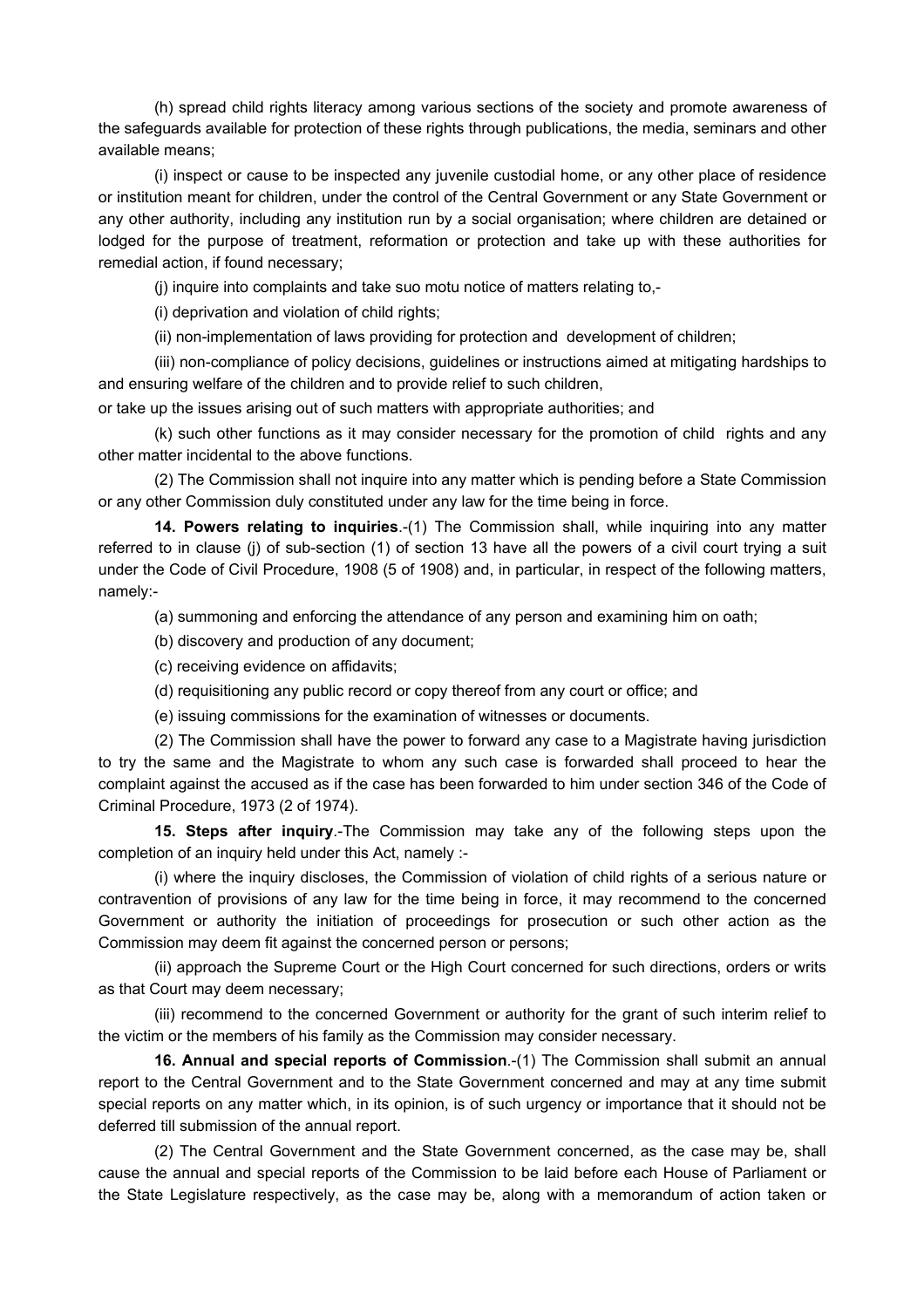# «⌦NÈ F↑<sub>"</sub>RЖQT↑ Q¤∑O¤"↑Ø∧C⊕ ♪↑↑#Q↑#©®Q↑® O¤."☆ C⊕ !  $\square \square$  2

proposed to be taken on the recommendations of the Commission and the reasons for non-acceptance of the recommendations, if any, within a period of one year from the date of receipt of such report.

(3) The annual report shall be prepared in such form, manner and contain such details as may be prescribed by the Central Government.

#### **CHAPTER IV**

## **STATE COMMISSIONS FOR PROTECTION OF CHILD RIGHTS**

**17. Constitution of State Commission for Protection of Child Rights**.-(1) A State Government may constitute a body to be known as the ..........(name of the State) Commission for Protection of Child Rights to exercise the powers conferred upon, and to perform the functions assigned to, a State Commission under this Chapter.

(2) The State Commission shall consist of the following Members, namely: -

(a) a Chairperson who is a person of eminence and has done outstanding work for promoting the welfare of children; and

(b) six Members, out of which at least two shall be women, from the following fields, to be appointed by the State Government from amongst persons of eminence, ability, integrity, standing and experience in,-

(i) education;

(ii) child health, care, welfare or child development;

(iii) juvenile justice or care of neglected or marginalized children or children with disabilities;

(iv) elimination of child labour or children in distress;

(v) child psychology or sociology; and

(vi) laws relating to children.

(3) The headquarter of the State Commission shall be at such place as the State Government may, by notification, specify.

**18. Appointment of Chairperson and other Members**.-The State Government shall, by notification, appoint the Chairperson and other Members:

Provided that the Chairperson shall be appointed on the recommendation of a three Member Selection Committee constituted by the State Government under the Chairmanship of the Minister incharge of the Department dealing with children.

**19. Term of office and conditions of service of Chairperson and Members**.-(1) The Chairperson and every Member shall hold office as such for a term of three years from the date on which he assumes office:

Provided that no Chairperson or a Member shall hold the office for more than two terms:

Provided further that no Chairperson or any other Member shall hold office as such after he has attained-

(a) in the case of Chairperson, the age of sixty-five years; and

(b) in the case of a Member, the age of sixty years.

(2) The Chairperson or a Member may, by writing under his hand addressed to the State Government, resign his office at any time.

**20. Salary and allowances of Chairperson and Members**.-The salaries and allowances payable to, and other terms and conditions of service of, the Chairperson and Members shall be such as may be prescribed by the State Government:

Provided that neither the salary and allowances nor the other terms and conditions of service of the Chairperson or a Member, as the case may be, shall be varied to his disadvantage after his appointment.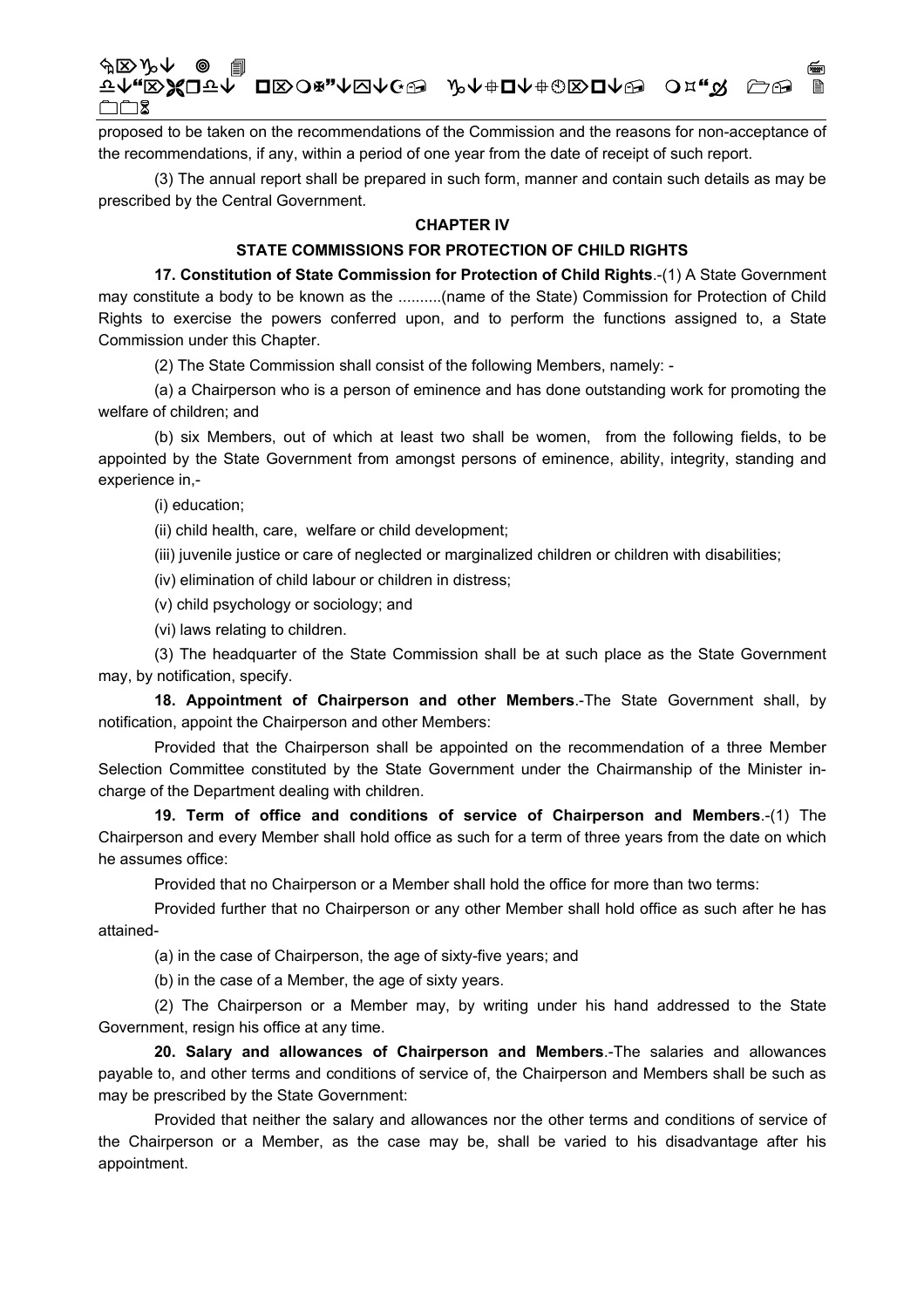**21. Secretary, officers and other employees of the State Commission**.-(1) The State Government shall, by notification, appoint an officer not below the rank of the Secretary to the State Government as the Secretary of the State Commission and shall make available to the State Commission such other officers and employees as may be necessary for the efficient performance of its functions.

(2) The Secretary shall be responsible for the proper administration of the affairs of the State Commission and its day-to-day management and shall exercise and discharge such other powers and perform such other duties as may be prescribed by the State Government.

(3) The salary and allowances payable to, and the other terms and conditions of service of the Secretary, other officers and employees, appointed for the purpose of the State Commission shall be such as may be prescribed by the State Government.

**22. Salaries and allowances to be paid out of grants**.-The salaries and allowances payable to the Chairperson and Members and the administrative expenses, including salaries, allowances and pensions payable to the Secretary, other officers and employees referred to in section 21, shall be paid out of the grants referred to in sub-section (1) of section 28.

**23. Annual and special reports of State Commission**.-(1) The State Commission shall submit an annual report to the State Government and may at any time submit special reports on any matter which, in its opinion, is of such urgency or importance that it should not be deferred till submission of the annual report.

(2) The State Government shall cause all the reports referred to in sub-section (1) to be laid before each House of State Legislature, where it consists of two Houses, or where such Legislature consists of one House, before that House along with a memorandum explaining the action taken or proposed to be taken on the recommendations relating to the State and the reasons for the nonacceptance, if any, of any of such recommendations.

(3) The annual report shall be prepared in such form, manner and contain such details as may be prescribed by the State Government.

**24. Application of certain provisions relating to National Commission for Protection of Child Rights to State Commissions**.-The provisions of sections 7, 8, 9, 10, sub-section (1) of section 13 and sections 14 and 15 shall apply to a State Commission and shall have effect, subject to the following modifications, namely:-

(a) references to "Commission" shall be construed as references to "State Commission";

(b) references to "Central Government" shall be construed as references to "State Government"; and

(c) references to "Member-Secretary" shall be construed as references to "Secretary".

## **CHAPTER V**

## **CHILDREN'S COURTS**

**25. Children's Courts**.-For the purpose of providing speedy trial of offences against children or of violation of child rights, the State Government may, with the concurrence of the Chief Justice of the High Court, by notification, specify at least a court in the State or specify, for each district, a Court of Session to be a Children's Court to try the said offences:

Provided that nothing in this section shall apply if -

(a) a Court of Session is already specified as a special court; or

(b) a special court is already constituted,

for such offences under any other law for the time being in force.

**26. Special Public Prosecutor**.-For every Children's Court, the State Government shall, by notification, specify a Public Prosecutor or appoint an advocate who has been in practice as an advocate for not less than seven years, as a Special Public Prosecutor for the purpose of conducting cases in that Court.

## **CHAPTER VI**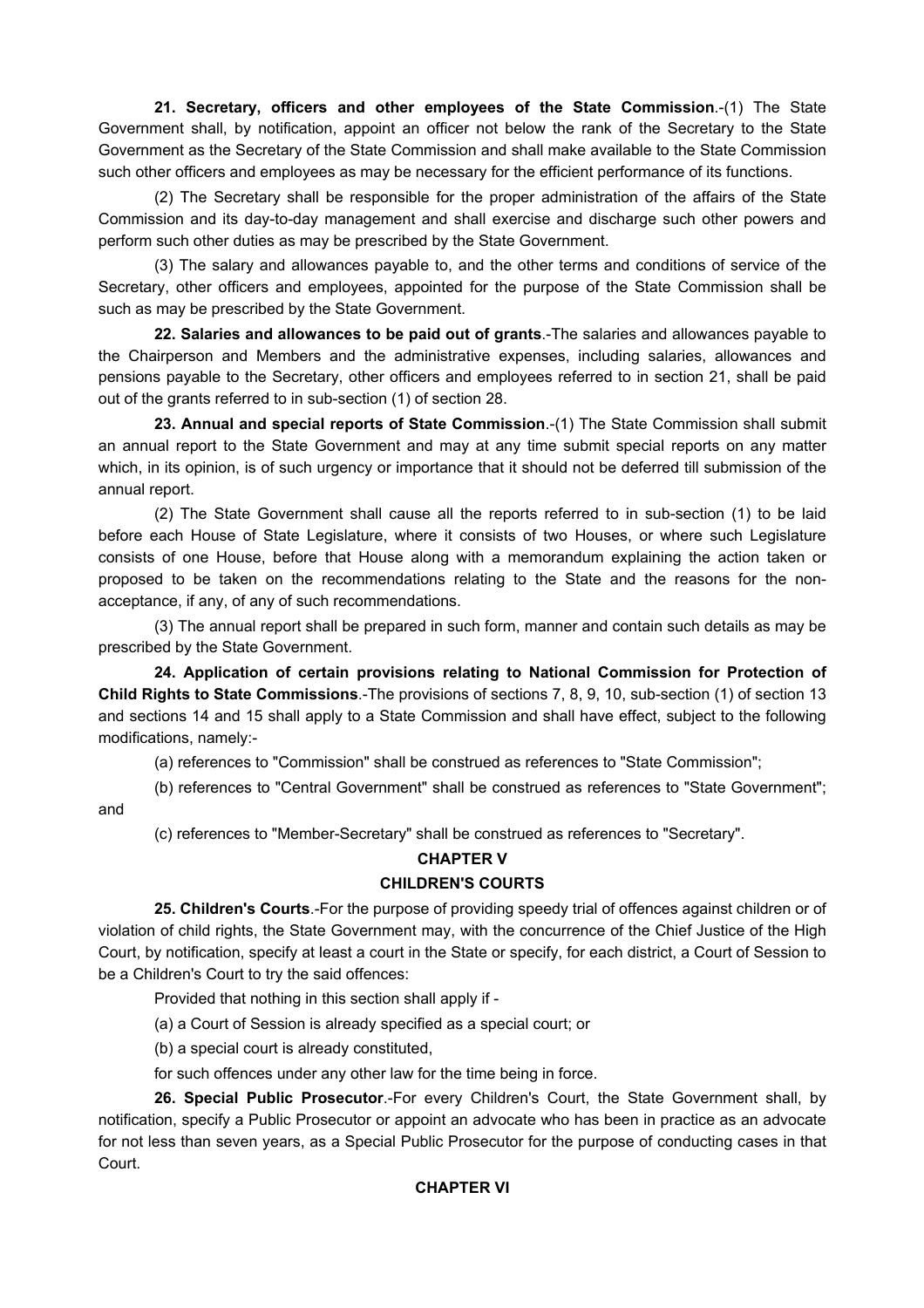## **FINANCE, ACCOUNTS AND AUDIT**

27. Grants by Central Government.-(1) The Central Government shall, after due appropriation made by Parliament by law in this behalf, pay to the Commission by way of grants such sums of money as the Central Government may think fit for being utilised for the purposes of this Act.

(2) The Commission may spend such sums of money as it thinks fit for performing the functions under this Act, and such sums shall be treated as expenditure payable out of the grants referred to in subsection (1).

28. Grants by State Governments.-(1) The State Government shall, after due appropriation made by Legislature by law in this behalf, pay to the State Commission by way of grants such sums of money as the State Government may think fit for being utilised for the purposes of this Act.

(2) The State Commission may spend such sums of money as it thinks fit for performing the functions under Chapter III of this Act, and such sums shall be treated as expenditure payable out of the grants referred to in sub-section (1).

29. Accounts and audit of Commission.-(1) The Commission shall maintain proper accounts and other relevant records and prepare an annual statement of accounts in such form as may be prescribed by the Central Government in consultation with the Comptroller and Auditor-General of India.

(2) The accounts of the Commission shall be audited by the Comptroller and Auditor-General at such intervals as may be specified by him and any expenditure incurred in connection with such audit shall be payable by the Commission to the Comptroller and Auditor-General.

(3) The Comptroller and Auditor-General and any person appointed by him in connection with the audit of the accounts of the Commission under this Act shall, have the same rights and privileges and the authority in connection with such audit as the Comptroller and Auditor-General generally has in connection with the audit of Government accounts and, in particular, shall have the right to demand the production of books, accounts, connected vouchers and other documents and papers and to inspect any of the offices of the Commission.

(4) The accounts of the Commission as certified by the Comptroller and Auditor-General or any other person appointed by him in this behalf, together with the audit report thereon shall be forwarded annually to the Central Government by the Commission and the Central Government shall cause the audit report to be laid, as soon as may be after it is received, before each House of Parliament.

30. Accounts and audit of State Commission.-(1) The State Commission shall maintain proper accounts and other relevant records and prepare an annual statement of accounts in such form as may be prescribed by the State Government in consultation with the Comptroller and Auditor-General of India.

(2) The accounts of the State Commission shall be audited by the Comptroller and Auditor-General at such intervals as may be specified by him and any expenditure incurred in connection with such audit shall be payable by the State Commission to the Comptroller and Auditor-General.

(3) The Comptroller and Auditor-General and any person appointed by him in connection with the audit of the accounts of the State Commission under this Act shall, have the same rights and privileges and the authority in connection with such audit as the Comptroller and Auditor-General generally has in connection with the audit of Government accounts and, in particular, shall have the right to demand the production of books, accounts, connected vouchers and other documents and papers and to inspect any of the offices of the State Commission.

(4) The accounts of the State Commission as certified by the Comptroller and Auditor-General or any other person appointed by him in this behalf, together with the audit report thereon shall be forwarded annually to the State Government by the State Commission and the State Government shall cause the audit report to be laid, as soon as may be after it is received, before the State Legislature.

# **CHAPTER VII MISCELLANEOUS**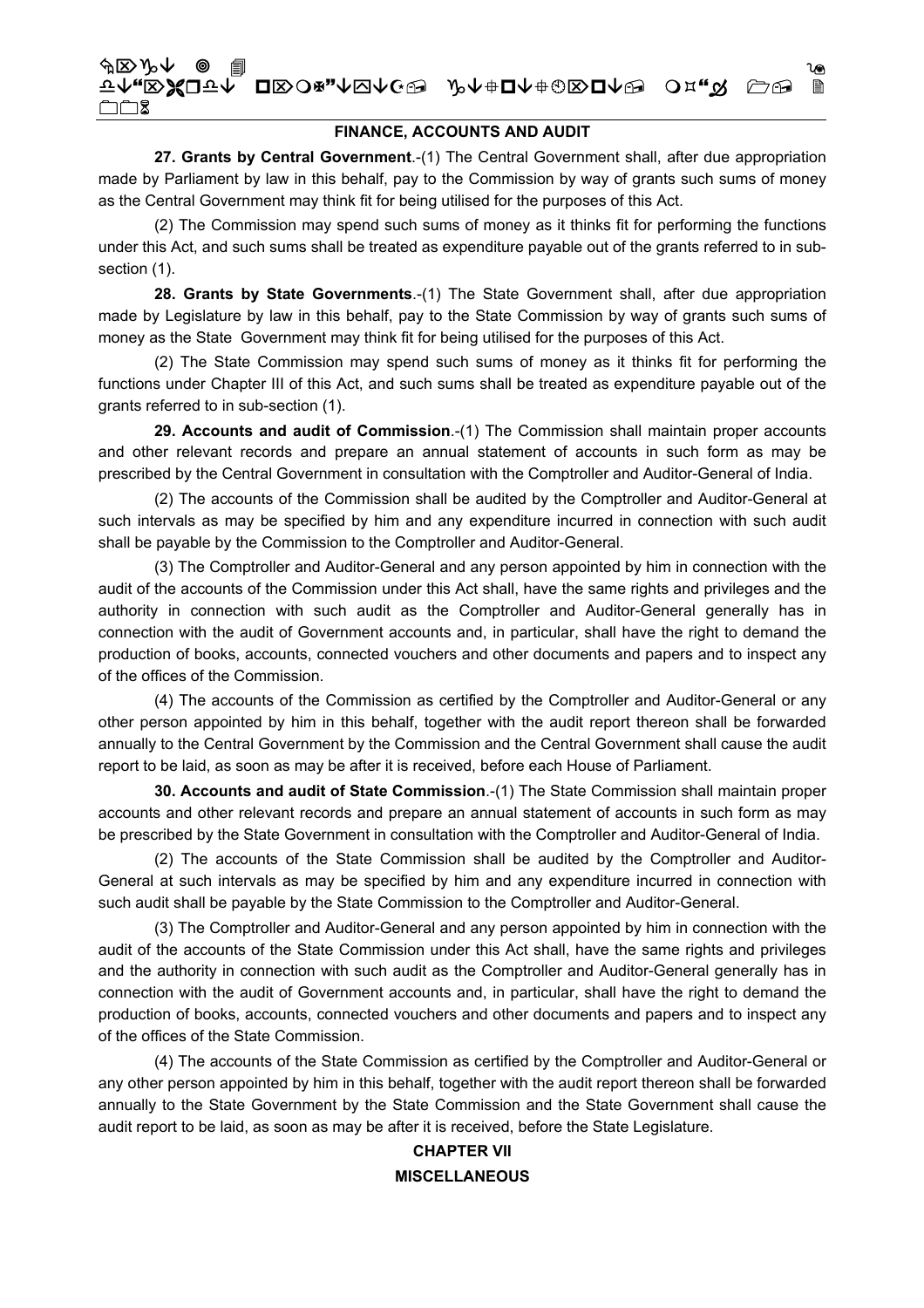**31. Protection of action taken in good faith**.-No suit, prosecution or other legal proceeding shall lie against the Central Government, the State Government, the Commission, the State Commission, or any Member thereof or any person acting under the direction either of the Central Government, State Government, Commission or the State Commission, in respect of anything which is in good faith done or intended to be done in pursuance of this Act or of any rules made thereunder or in respect of the publication by or under the authority of the Central Government, State Government, Commission, or the State Commission of any report or paper.

**32. Chairperson, Memebrs and other officers to be public servant**.-Every Member of the Commission, State Commission and every officer appointed in the Commission or the State Commission to exercise functions under this Act shall be deemed to be a public servant within the meaning of section 21 of the Indian Penal Code (45 of 1860).

**33. Directions by Central Government**.-(1) In the discharge of its functions under this Act, the Commission shall be guided by such directions on questions of policy relating to national purposes, as may be given to it by the Central Government.

(2) If any dispute arises between the Central Government and the Commission as to whether a question is or is not a question of policy relating to national purposes, the decision of the Central Government thereon shall be final.

**34. Returns or information**.-The Commission shall furnish to the Central Government such returns or other information with respect to its activities as the Central Government may, from time to time, require.

**35. Power to Central Government to make rules**.-(1) The Central Government may, by notification, make rules to carry out the provisions of this Act.

(2) In particular, and without prejudice to the generality of the foregoing power, such rules may provide for all or any of the following matters, namely:-

(a) terms and conditions of service of the Chairperson and Members of the Commission and their salaries and allowances under section 6;

(b) the procedure to be followed by the Commission in the transaction of its business at a meeting under sub-section (4) of section 10;

(c) the powers and duties which may be exercised and performed by the Member- Secretary of the Commission under sub-section (2) of section 11;

(d) the salary and allowances and other terms and conditions of service of officers and other employees of the Commission under sub-section (3) of section 11; and

(e) form of the statement of accounts and other records to be prepared by the Commission under sub-section (1) of section 29.

(3) Every rule made under this Act shall be laid, as soon as may be after it is made, before each House of Parliament, while it is in session for a total period of thirty days which may be comprised in one session or in two or more successive sessions, and if, before the expiry of the session immediately following the session or the successive sessions aforesaid, both Houses agree in making any modification in the rule or both Houses agree that the rule should not be made, the rule shall thereafter have effect only in such modified form or be of no effect, as the case may be; so, however, that any such modification or annulment shall be without prejudice to the validity of anything previously done under that rule.

**36. Power of State Government to make rules**.-(1) The State Government may, by notification, make rules to carry out the provisions of this Act.

(2) In particular, and without prejudice to the generality of the foregoing power, such rules may provide for all or any of the following matters, namely:-

(a) terms and conditions of service of the Chairperson and Members of the State Commission and their salaries and allowances under section 20;

(b) the procedure to be followed by the State Commission in the transaction of its business at a meeting under sub-section (4) of section 10 read with section 24;